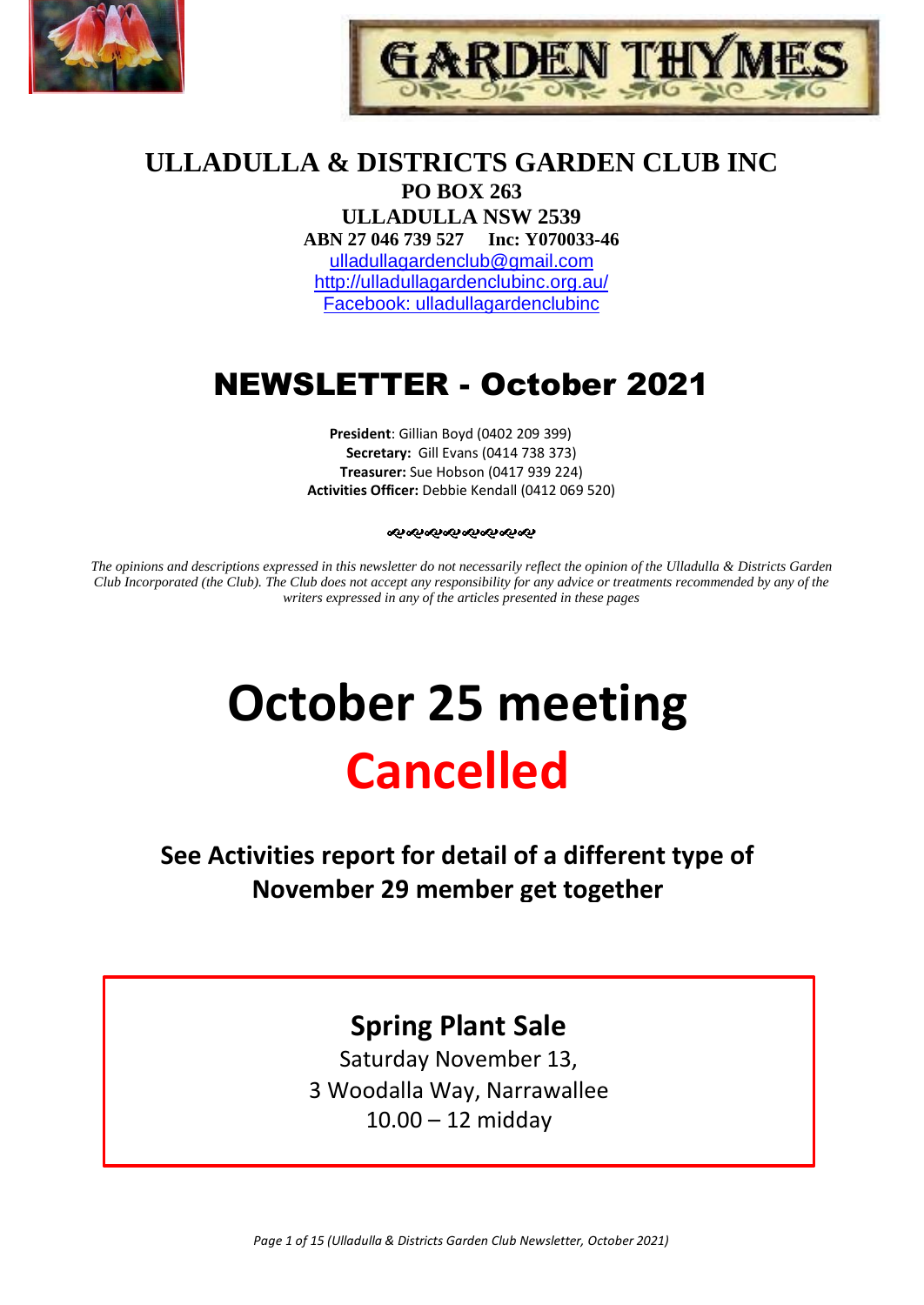## **New Members**

Please welcome new member**: no new members this month**

જાજાજાજાજાજાજાજા

#### **Get Well Messages**

If you are aware of a member who is not well, or needs cheering up, **please let Sue McMahon know on 4455 2739**

#### જાજાજાજાજાજાજાજા

## **Banking Information – please note new details**

If you would prefer to pay electronically for membership or trips etc. you can - details as follows:

# **Westpac Ulladulla Branch BSB 032701 Account No 269025**

**Please ensure you enter your surname and what the money is for in the description space i.e. Keegan, Fees**

#### જાજાજાજાજાજાજાજા

#### **Contact Details**

If you have recently changed your address, telephone number or email address, please ensure that you let a committee member know. This will ensure that you will receive your newsletter via email if you have requested this. All personal details are kept strictly confidential.

#### ઌ૰ઌ૰ૡ૰ૡ૰ૡ૰ૡ૰ૡ

## **Morning Tea**

**Please think about bringing your own mug for m/tea** – this not only helps with the environment but also keeps our costs to a minimum. A mug with a lid would work best, as this would alleviate spillage and a possible injury. If you do use a disposable cup, please make sure you put it in the bin before you leave. We have had a lot of spills while packing up when cups are left on the floor.

#### ઌ૰ૡ૰ૡ૰ૡ૰ૡ૰ૡ૰ૡ

#### **Insurance**

Please note that guests, (non-members), are not covered by the Club's Group Personal Accident Policy on coach trips, therefore, these are restricted to financial members only.

#### જાજાજાજાજાજાજાજા

#### **Newsletter**

Will be distributed to members via email each month. Until we meet in person, those members who do not have email will have their newsletters either posted or delivered.

#### જાજાજાજાજાજાજાજ

# **Propagation Group – 3rd Tuesday of the month**

Next meeting – Oct 19 Merilyn's house and Nov 16 venue TBA

જાજ્જ્*જ્જ્જ્જ્જ્જ્જ્*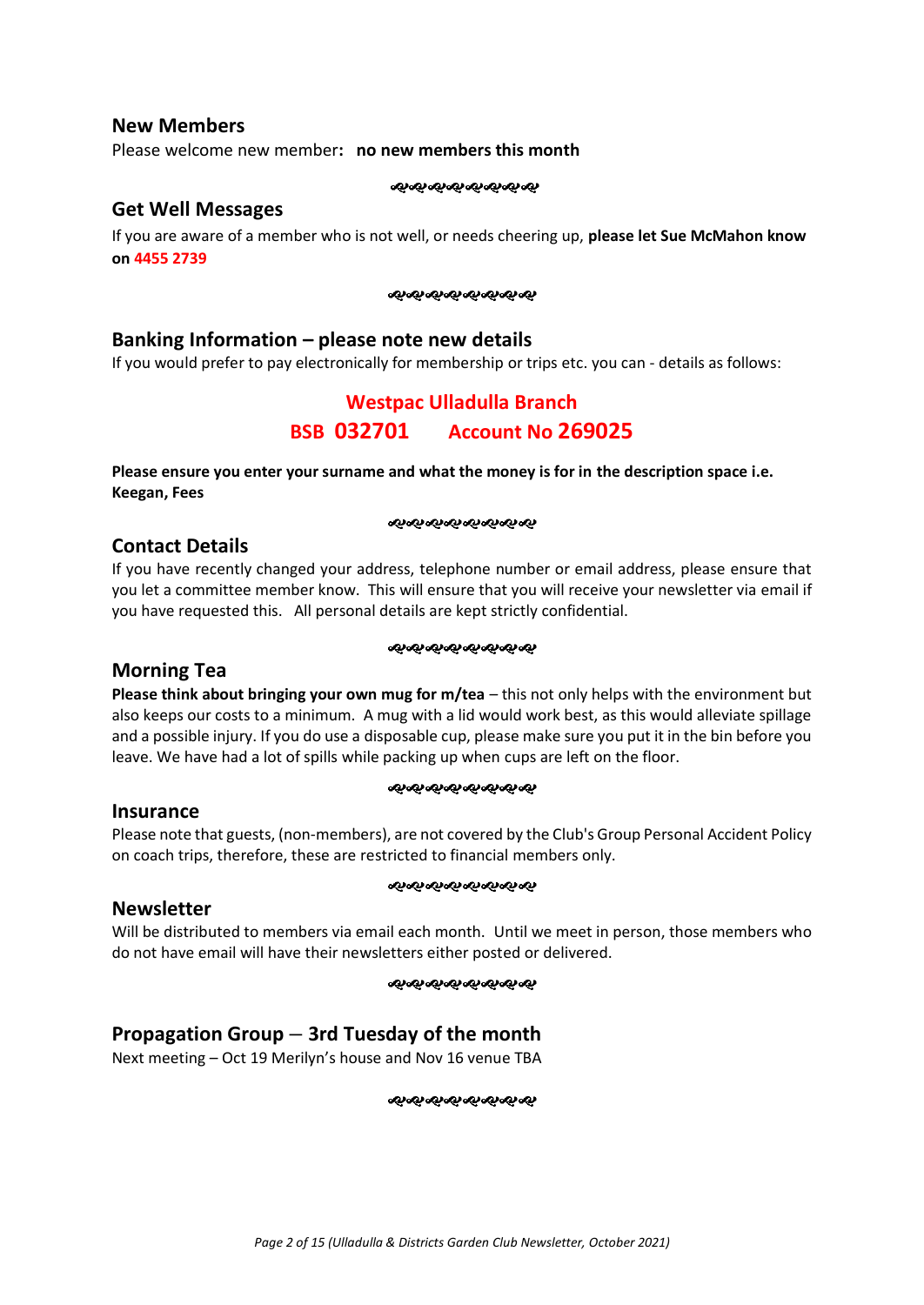# **President's Message**

It is good to see that our lives are opening up again. This week I have enjoyed getting together with people face-to-face after months of Zoom meeting after Zoom meeting. Zoom is great to connect us with people far away and to connect us with new information and ideas and people but there is no comparison with sitting across from a real person and having a good catch-up and discussion. I hope you have had a chance to indulge in a few of our newly bestowed 'freedoms'.

Unfortunately, these new freedoms do not allow us to meet in our traditional way. The capacity of venues is still restricted and must allow for 4 square metres per person to ensure social distancing. The Baptist Church simply cannot hold us all. The committee has decided not to restrict attendance at meetings; when we hold a meeting, we want all members to have the chance to come along and be safe. There will be no October meeting. But we do want to get together so on our regular November meeting day ie 29 November we plan to gather at Lions Park in Burrill Lake where there is fresh air and lots of space as well as all the amenities such as sheltered picnic tables and toilets (please see information in the Activities report). There will be further details about this event in the November newsletter.

The Propagation Group will enjoy its first get together on the usual third Tuesday of the month. The Propagation Group is small and meets outside so we can safely and legally get together and get on with learning about and doing more propagating. The Propagating Group has lots of healthy and beautiful plants established and ready for the Garden Clubs' forthcoming Plant Sale. If you would like to find out more about the Propagation Group come along to one of our gatherings. Email [ulladullagardenclub@gmail.com](mailto:ulladullagardenclub@gmail.com) for details.

The Plant Sale is at our Treasurer Sue's house in Narrawallee from 10am-12 noon on 13 November - please note it in your diaries and calendars. More details will be available closer to the date. The money raised at the sale goes towards our community projects, mainly the lawn mowing contract at Jindelara. If you would like to contribute some plants to the Garden Club Plant Sale, please get started on potting up some plant divisions, sowing seeds in pots for potted colour or seedlings or taking cuttings of your favourite plants. The committee will gratefully receive any plants or other garden stuff for sale.

I hope you are continuing to enjoy the Spring weather. As I write this message one gloomy morning it is getting darker and darker as a storm approaches. It is great to get the rain. When the sun finally shines again, my garden will explode with growth. At the moment, my roses are looking beautiful. The colours seem brighter and the blooms more abundant. I have looked after them more carefully this season, adhering to Max Atkin's sage advice. But I think the weather is the secret ingredient because everyone's roses are looking magnificent. I look forward to seeing and catching up with you in person in November.

Happy gardening. Stay safe and well!

Gillian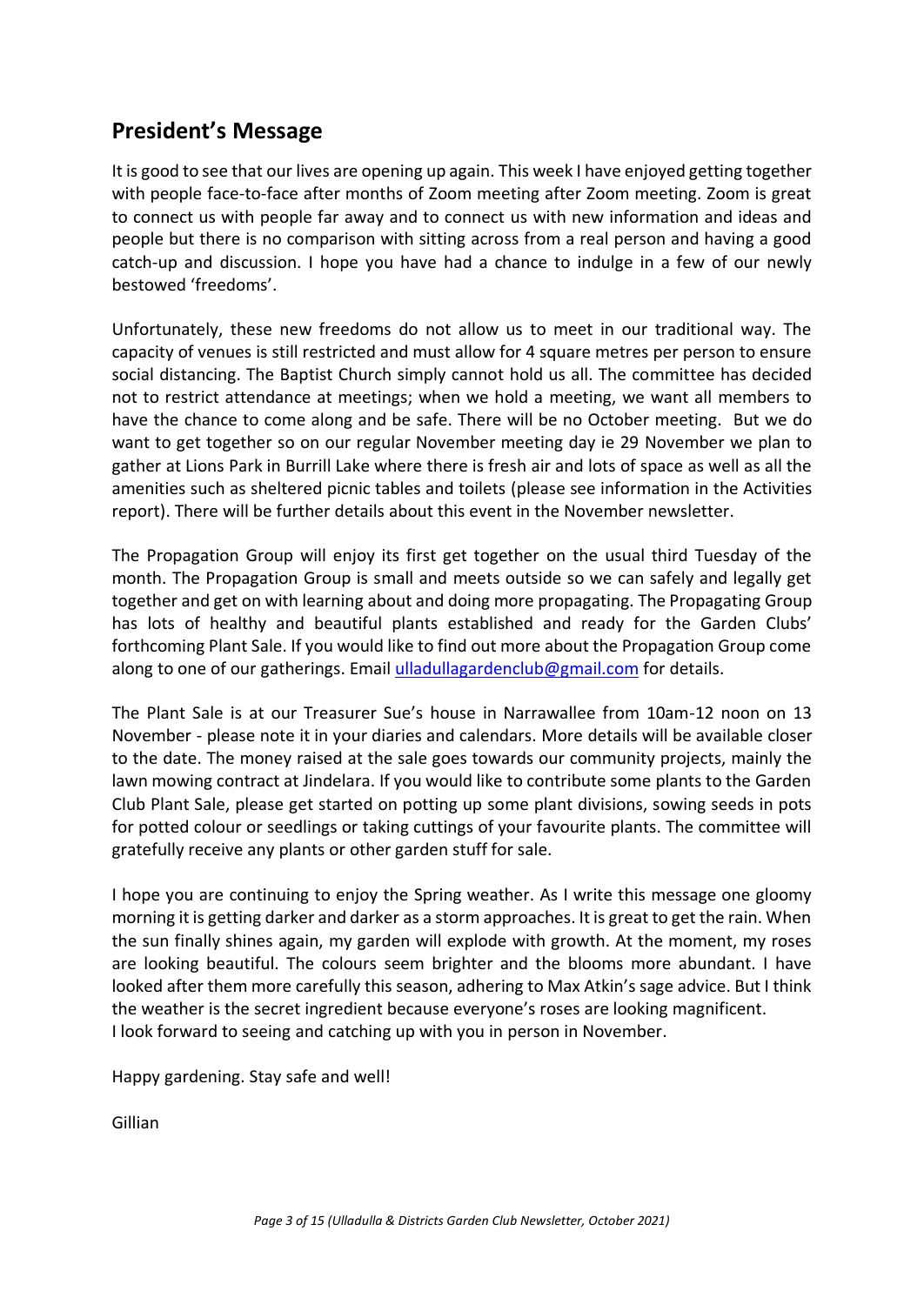# **Finance Report for September 2021**

| Funds held at CBA as at August 31, 2021 | \$29566.81 |
|-----------------------------------------|------------|
| Bendigo Bank Term Deposit               | \$7249.24  |
| Income                                  | \$38.00    |
| Expenditure                             | \$904.99   |
| Cash Book balance as of August 31, 2021 | \$28699.82 |
| 'Student' account                       | \$2676.28  |

# **BANK DETAILS HAVE CHANGED**

Please note that Ulladulla and Districts Garden Club has changed banks. We are now using Westpac bank.

Please make a note and adjust your internet banking to our new bank details, as follows:

| Westpac               | Ulladulla Branch |
|-----------------------|------------------|
| <b>BSB</b>            | 032 701          |
| <b>Account Number</b> | 269025           |

## **If you have any questions regarding the above, please contact Sue Hobson**

#### જાજાજાજાજાજા

# **Would you like to be a Member in Focus at one of our meetings?**

We would love to hear from any member in our club who can share their journey with us  $-$  it doesn't have to be garden related, or it can just be some photos that you can share with us  $$ it is up to you.

You could be a new member or a long-standing member whose garden has evolved significantly since they last presented. Don't be shy as we can assist with your presentation.

If you are interested in sharing your knowledge and experiences with the club, please contact Colleen Ringe.

#### ન્સન્સન્સન્સન્સ

# **Vale: Sheila Tracey**

We received the sad news last week from Diana Tracy that her mother, Sheila Tracy died on 6 October.

Sheila was a long time and active member of the Garden Club, and we all remember the beautiful gems she brought along each month from her bountiful and beautiful garden.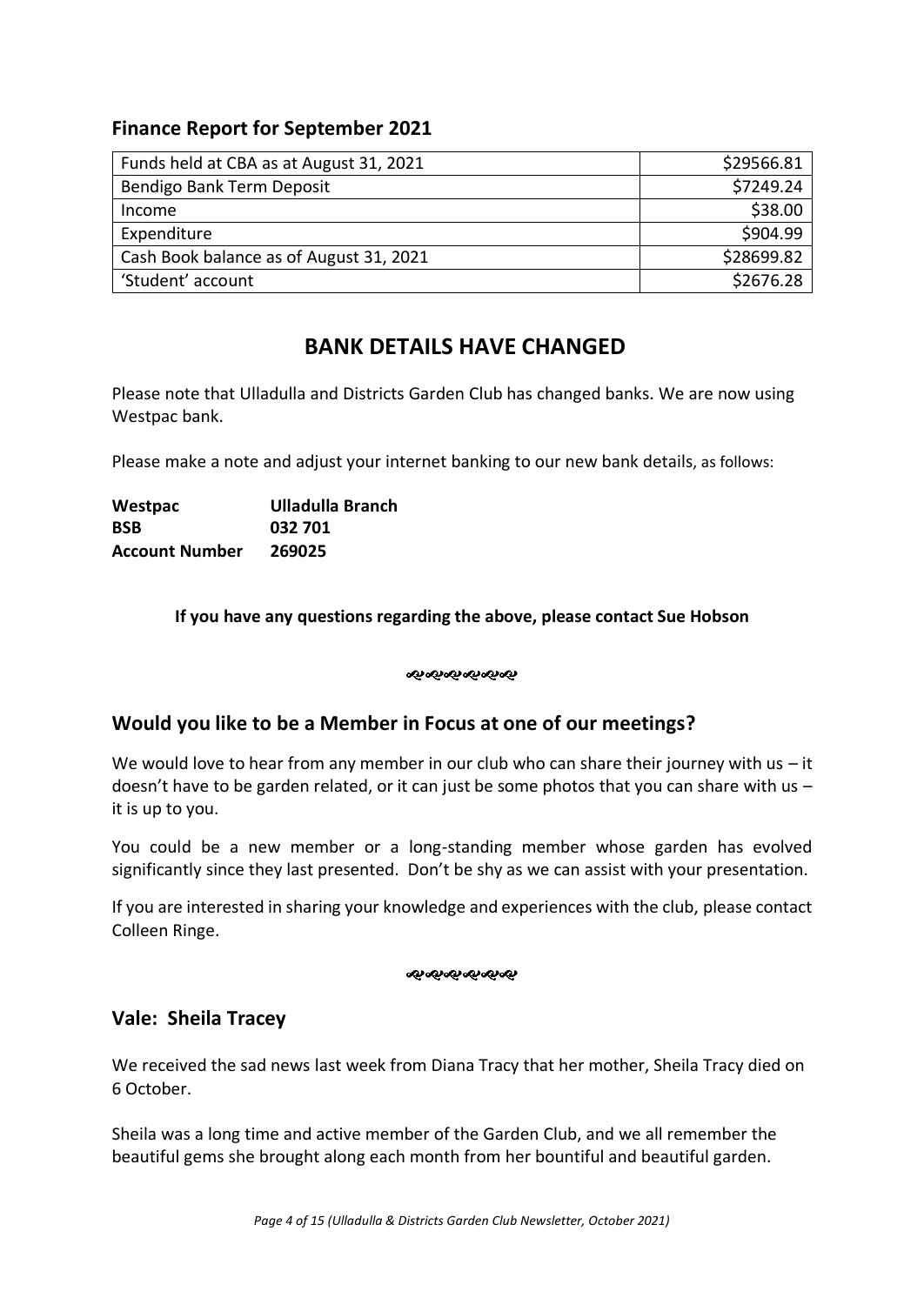# **ACTIVITIES - Debbie Kendall**

# **Open Garden Events**

**Monday, 15 November 2021, 10am – 12 midday:** Open Gardens/Coffee Morning Elizabeth Stayt, 15 Bannister Head Road, Narrawallee Judy Thurecht, 17 Bannister Head Road, Narrawallee

Leonie Walsh, from Walsh Farm, Woodstock, also has been invited to give a floral demonstration in Elizabeth's garden from 10.45am.

Elizabeth and Judy live side by side on Bannister Head Rd, albeit divided by Hilltop Crescent. Judy's garden is predominantly a street front garden, filled with colourful natives and succulents. You might like to commence with a visit to Judy's garden, then make your way to Elizabeth's to enjoy morning tea in her pretty garden and Leonie's floral demonstration at 10.45am. If the weather is a little inclement Elizabeth has an outdoor room which will be set up for morning tea. **Please bring along a chair, mug, and a small plate of morning tea to share.**

**Please Note: Our Garden Owners have asked that visiting members be double vaccinated for COVID-19.** 

#### \*\*\*\*\*\*\*\*\*

**Wednesday, 1 December:** Open Garden - Rose Richardson, 16 Seaspray Street, Narrawallee. In Rose's own words her delightful garden includes a "hodge podge" collection of conifers, natives, succulents and cottage style plants.

#### \*\*\*\*\*\*\*\*\*

# **Get Together Monday 29 November 2021**

As we still expect to have restrictions on indoor meetings for our scheduled meeting day at the end of November, the Committee thought it would be a good idea to provide a time for people to catch up before Christmas, in addition to the Christmas Lunch. This will be a very casual affair so bring along your own morning tea and, while there is some scattered seating and picnic tables available, it would be a good idea to bring your own chair. We are hoping to have one of our local coffee vans turn up on the day - hopefully we can confirm this in the November Newsletter.

| <b>Details</b>     |                                                                                 |
|--------------------|---------------------------------------------------------------------------------|
| When:              | Monday, 29 November 2021                                                        |
| Time:              | From $9.30$ am                                                                  |
| Where:             | Lions Park, Dolphin Point Road, Burrill Lake                                    |
| <b>Extra Info:</b> | BYO thermos of tea/coffee, morning tea, chair                                   |
|                    | We will set up around either of the two BBQ pavilions located in the park (easy |
|                    | to see from the road and location will depend on the day)                       |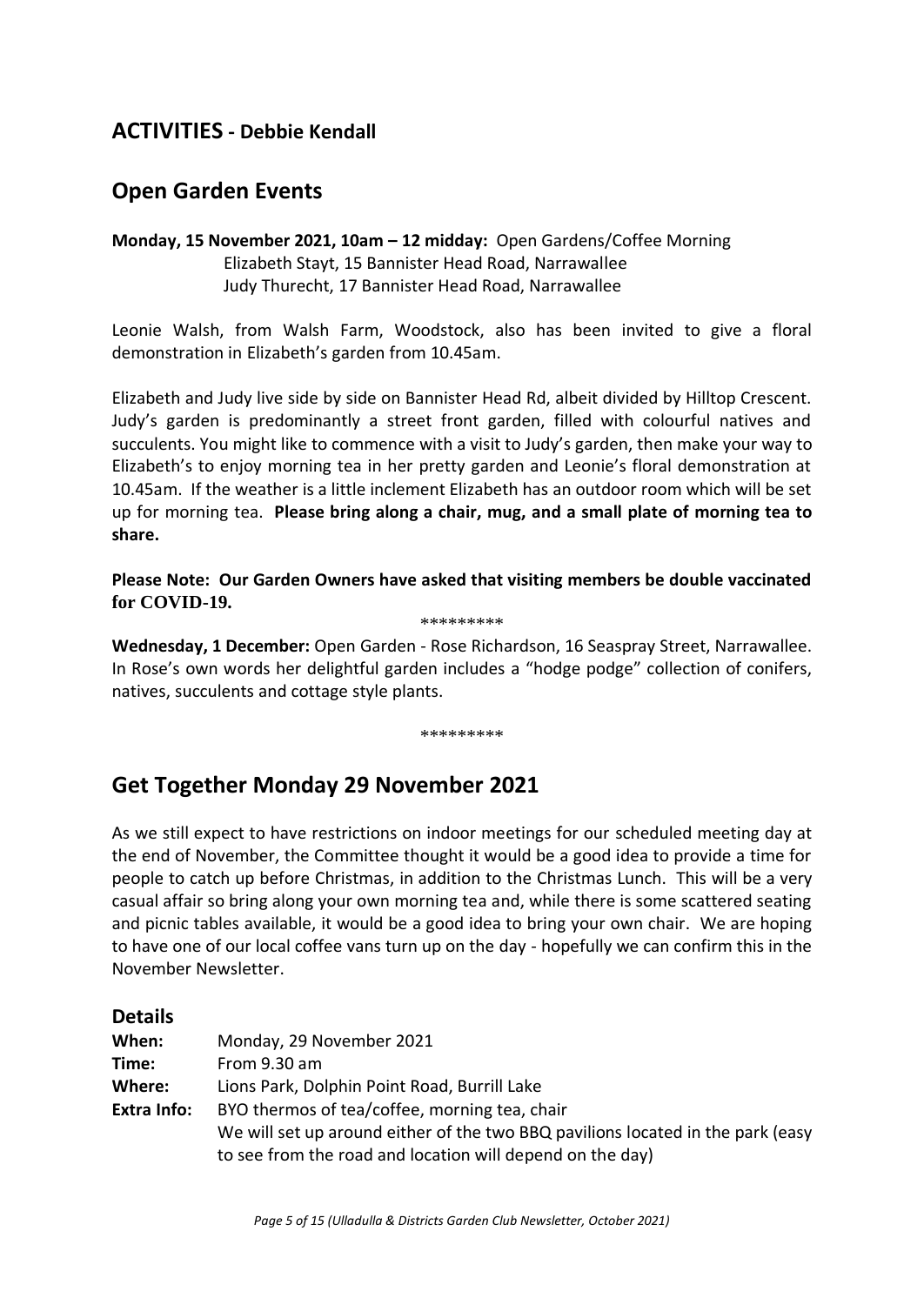# **Christmas Lunch**

**Tuesday, 14 December 2021,** Mollymook Golf Club – **from midday**. We are all excited that due to COVID restrictions easing we can now plan our Christmas Lunch.

Our menu will be a 2-course alternate drop consisting of:

#### **Main**

**Duo Roast** – Honey Mustard Glazed Ham & Traditional Turkey Breast, with Baked Vegetables, Steamed Greens, Honey Glazed Baby carrots, Cranberry Jelly & Rich Gravy

## **Coconut Crusted Atlantic Salmon**

on a Summer Fruits Salsa Salad with Mango Dressing

# **Dessert**

#### **Traditional Christmas Pudding**

with Brandy Custard, Whipped Cream & Glazed Cherries

## **Petite Summer Fruits Pavlova**

with Vanilla Bean Cream & Drunken Mixed Berries

**Cost:** \$55 pp Drinks at own expense.

**Don't forget to advise of any special dietary requirements when making your booking.**

We will have our usual Lucky Door, Raffle Prizes and Christmas Trivia.

Please note that the Golf Club will still restrict numbers (like last year) based on COVID requirements. This year the number is restricted to 88 pp and to ensure our members get first opportunity we will need to initially give priority to members only. If the number of members' bookings falls short of this number, then guests can be included. If you would like to bring a guest, let me know when you register, and they will go on a wait list.

**To book your place, and discuss payment options, call me (Debbie) on 0412 069 520 or 4455 2309. Please don't make any payments direct to our bank without calling me first.** 

ઌ૰ૡ૰ૡ૰ૡ૰ૡ૰ૡ

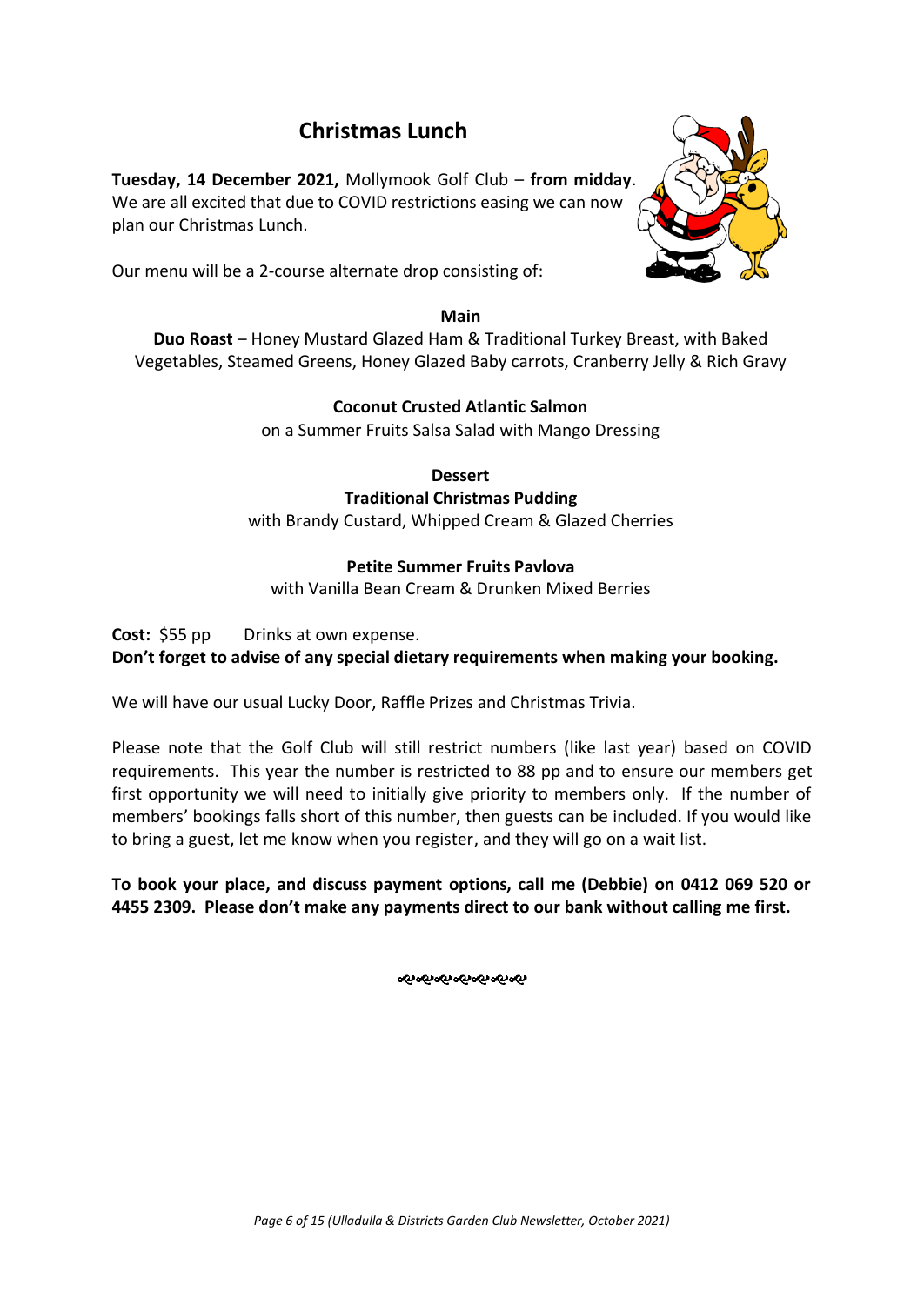# **Reminiscing – Daryl Bishop**

I bought the property on which I live in 1993. There was no garden at all – just 13 tree stumps, a eucalyptus tree, a handful of black wattle trees, add loads of weeds and truck loads of rubbish and I had a not too clean palette to work with.

When I designed the garden, I had not only plants in mind but more importantly, that I wanted to attract (among other things) birds, bees and frogs. Ponds were, therefore, a must in order to encourage the frogs. I have been reasonably successful and as time has gone by, I have found that the ponds are used by many creatures – this is, for me, a real bonus.

It took a while to get the balance in the ponds right. I tried fountains, really clear ponds, water plants and so on. Over the years, I have discovered that ponds work best for me if they are allowed to be 'natural'. Pristine ponds may look great, but they are only pristine because nothing is happening in them. I think one of my most rewarding moments was on a hot day I found a row of about 30 bees, bottoms up clinging to the fine growth at the end of the pond, drinking!

Here are some of the other creatures you may see in local ponds or on them. If they are under water, they are probably the nymphs or larvae of the small flying insects in our gardens. They have come up with some really ingenious adaptations in order to breathe in this element. They employ one of the following methods:

- The breathing tube (the equivalent of our snorkel)
- Gills (generally external)
- The air bubble

**The Caddisfly larvae** – it breathes with gills which are like spiney tufts attached to the upper length of its body. These are continuously fanned through the water thus absorbing oxygen.



**The Damsel Fly Nymph –** breathes very much as a fish does but the gills are external. They are leaf-shaped growing from its abdomen. They are aided by very small tuft-like gills along its side.

**The Malaria Mosquito larvae –** it syphons through breathing tubes which grow flush with its body - it lies horizontally to breathe.

**The Water Scorpion larvae** – has a long double tube attached to the end of its abdomen. This 'air pipe' is not retractable. It hangs upside and pokes the pipe through the surface skin of the water to breathe. Cumbersome but it seems to work.

All the above eventually leave the water when they morph into winged insects. When they become adults, many of them will lay their eggs on or in the water, thus providing not only the next generation but also feed for the pond dwellers.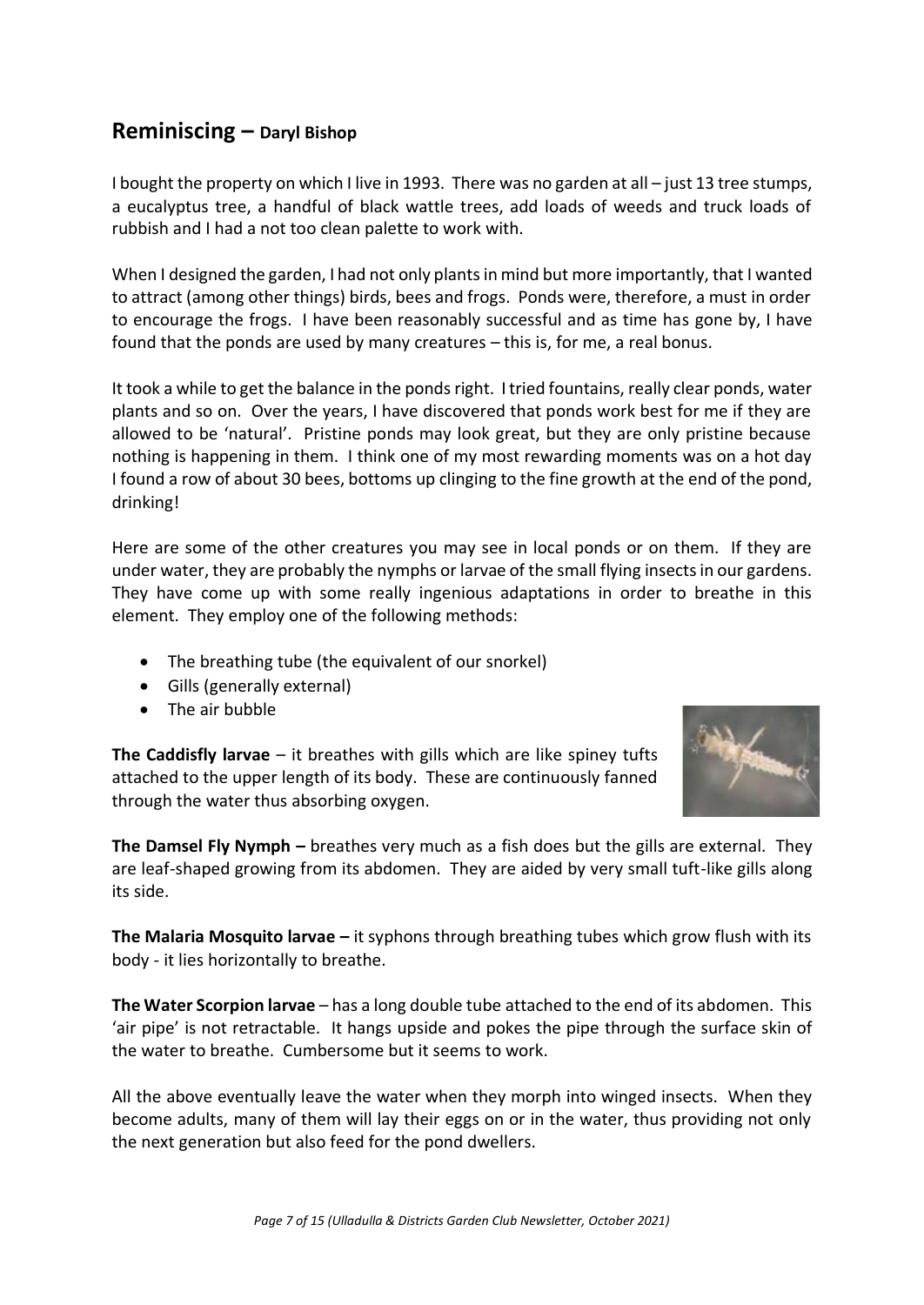There are some other creatures which live on, rather than in, the water. They walk around without breaking the 'skin' of the water and submerge only occasionally (very often by accident).

**The Pond Skater** – has a small body and very long thin legs. It spends its life on the water surface - mating, sleeping, eating etc. It occasionally breaks through the surface but comes back to the surface using a coating of air bubbles which cling to the hairs on its body.





**The Whirligig beetle** – is equally at home in or on the water. When it is operating under water, it carries its air supply in a large bubble attached to its abdomen. When on the water's surface, it operates very much like the Pond Skater.

Other creatures also use my ponds. Some frogs have taken up permanent residence; others just use the pond for mating. Skinks and lizards drink from them. Birds drink, bathe, and in the case of kookaburras, fish in them. Butterflies drink from them and I expect other insects do to. My ponds are a constant source of interest.

જાજાજાજાજાજાજાજા

# **Wanted**

# **Bags of used mushroom compost**

The man from whom I used to get my supply (Falls Creek) no longer sells this product and has now even taken his sign down. I am desperate. Can anybody help?

Daryl Bishop 4455 5313

#### જાજાજાજાજાજાજાજા

# **Gardening Work Wanted**

My green thumb is recognised worldwide, and the Botanical gardens are an example of my handiwork. I can work from dusk to dawn on any full moon. Mention my name to any garden gnome and they will be happy to recommend me to you. My work is all the remuneration I need, where else is there an abundant supply of food and shady sleep areas

… Sam Snail

#### જાજાજાજાજાજાજાજ

What do you call a set of English twins … (see page 14 for answer)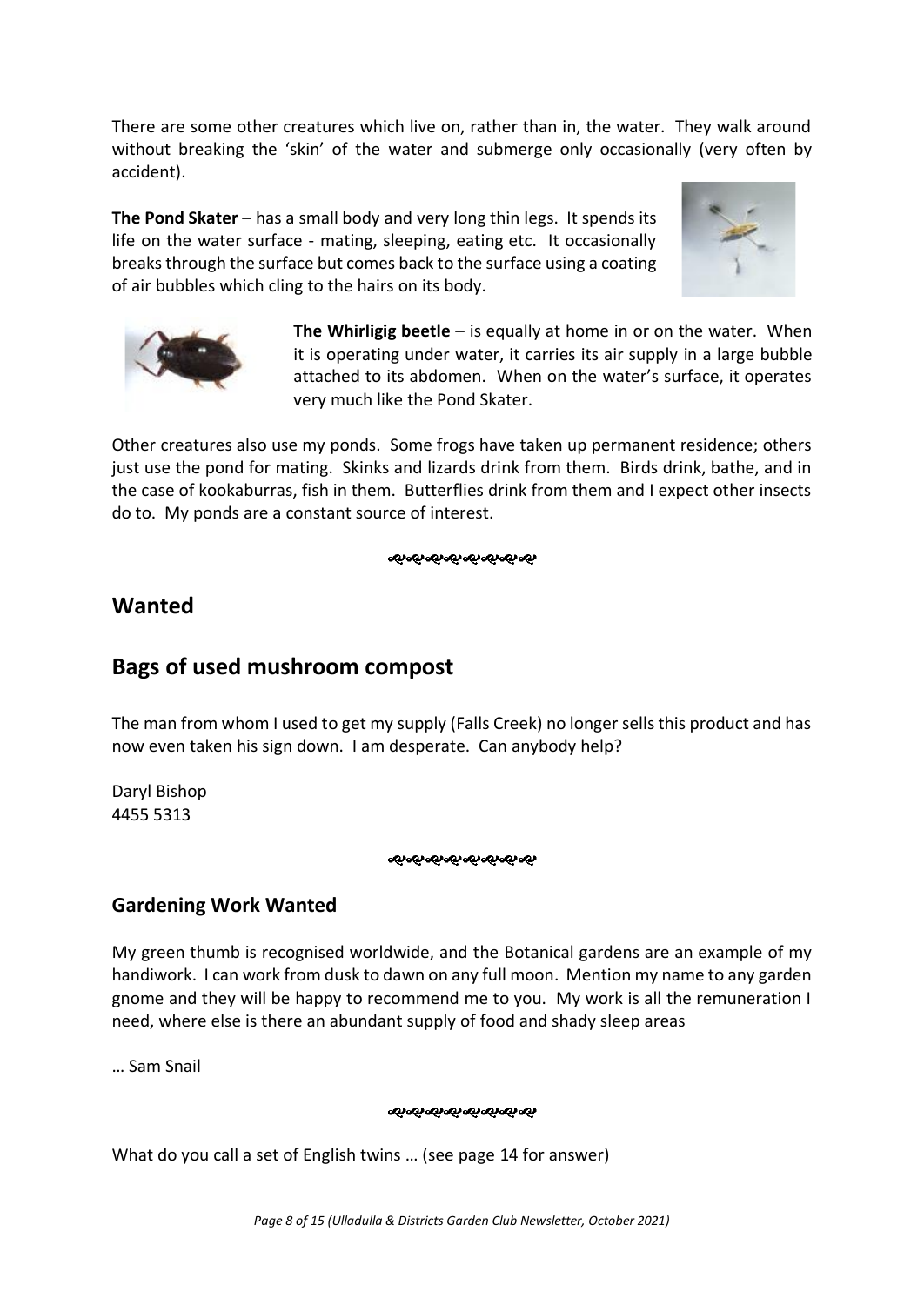## **Article by Elvina James**

This year has been one of the best years for Waratahs and other native bushland. Unfortunately, many people have been helping themselves to the Waratahs. The heathland had some stolen and the Wildflower reserve also had several taken. Even the Blue Mountains weren't exempt. This is a shame as these flowers provide food (nectar) for the birds and possums.

One place I would like to visit is Robertson Railway Station where they have planted numerous Waratahs. They have several varieties and colours which are on display, especially when they have a 'festival' on the second weekend in October. If you didn't get to see our Waratahs this season, you may have to wait now until next year.



Our local species of wattles are not noticeable now, but somewhere they will be making a show. Mount Morgan

in Queensland celebrated Wattle Day on Sunday September 12. There is a wattle called the Mount Morgan wattle *(acacia podalyriifolia)* and it is also known as the Queensland Silver Wattle. It grows from 3-5m and sometimes even to 7m. This species also has a perfume and bright yellow ball flowers. Flowering time is May to July which means they must have other species in flower in September.

November was the ninth month of the old Roman year which began with the month of March. November 11 was held to mark the beginning of winter. The Anglo-Saxon name for November was "Blot monath' (blood month), the later name probably alluding to the custom of slaughtering animals during Martinmas for winter consumption.

#### **Birthday Flowers for November:**

Flannel flowers *(Actinotus Helanthi)* Wattle *(acacia)* Lily of the Valley (exotic) [Not sure about this one, maybe you can find a better one].

Those born in November are productive, friendly, successful, and very pleasant.



**Flannel Flowers:** like well-drained sandy soil in sunny filtered sunlight. They are often grown as annuals and can be shortlived but if suitable conditions exist, should self-seed. Can be grown as container plants and are well suited to the rockery. The flowers can be used as cut flowers for the house (only if home grown or bought from the florist). They also press well.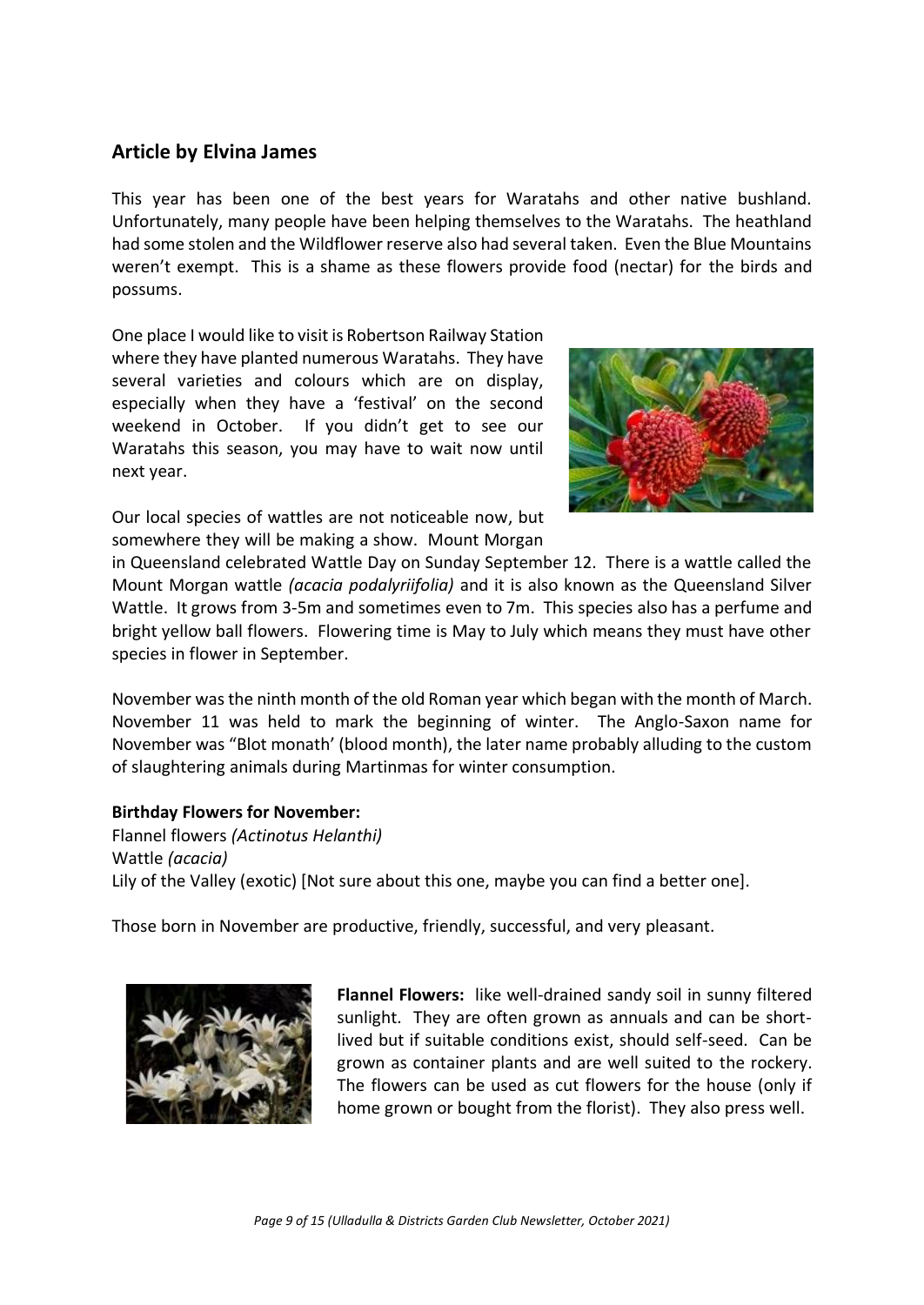#### **Interesting Dates in November:**

| Nov 1         | Walk in The Wildflower reserve $-10.00$ am |
|---------------|--------------------------------------------|
|               | Recreation Day - Tasmania                  |
|               | All Saints Day                             |
| Nov 2         | Melbourne Cup                              |
|               | All Souls Day                              |
| <b>Nov 11</b> | Remembrance Day                            |
|               | <b>Armistice Day</b>                       |
|               | St Martin's Day                            |
| <b>Nov 19</b> | International Men's Day                    |
| <b>Nov 20</b> | Universal Children's Day                   |
| <b>Nov 22</b> | St Cecelia's Day                           |
|               |                                            |

- Nov 25 St Catherine's day
- Nov 30 St Andrew's Day

**Friendship thought:** There are big ships and small ships but the best ship of all is **Friendship.**

**Whales** are still heading south to Antarctica. You may see them from one of our headlands or other vantage points.

**Trivia:** The world's fastest snail is the Garden Snail. When moving as fast as it can, the garden snail reaches a top speed of 50 metres/hour. If it could keep up the speed, the garden snail would take about 20 hours to travel 1 klm.

ન્જન્જન્જન્જન્જન્

# **Sculpture at Petana**

A Sculpture Exhibition of over 75 sculptures by 28 local and South Coast artists.

# 6 - 14 November 2021 inclusive

# Open daily 10am to 4pm

Admission: adults \$10 : kids free

Petana Gardens 408b Woodburn Rd Morton 2538 mob: 0416 173214

**Current Covid 19 Regulations will apply**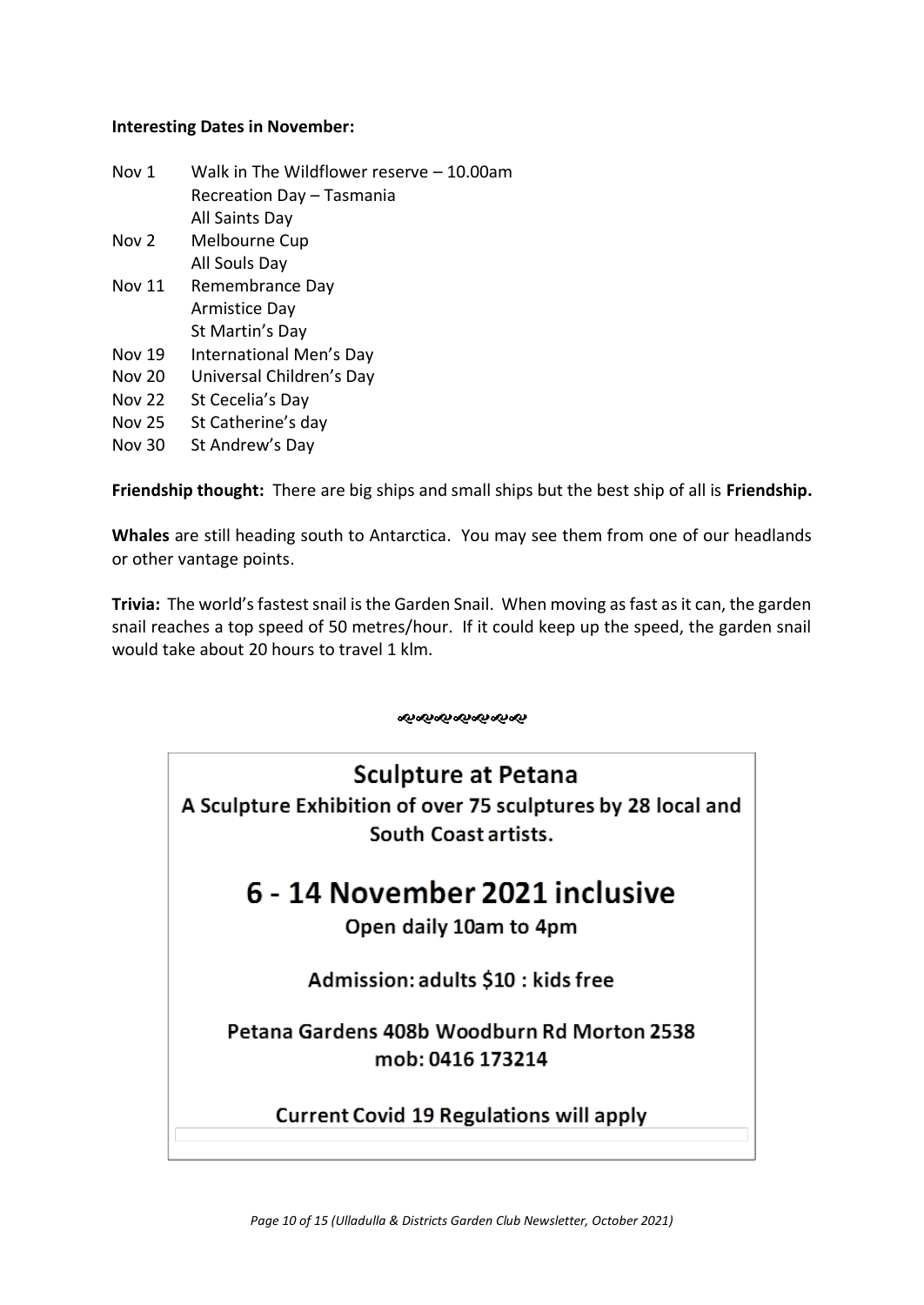# **Article submitted by Dianne Gee – thank you**

My husband gave a me a Christmas present of metal edging - enough to make a smaller and a larger circle around our Chinese pistachio tree. the idea from Gardening Australia was to provide a place for plants to grow under a tree without losing moisture to the tree's roots. I filled the space between the two circles with soil, shade loving plants in pots and bromeliads.

18 months later you can see the result.

A real success and fills a bare place under the tree.





When the bed was first established



*Page 11 of 15 (Ulladulla & Districts Garden Club Newsletter, October 2021)* …8 months on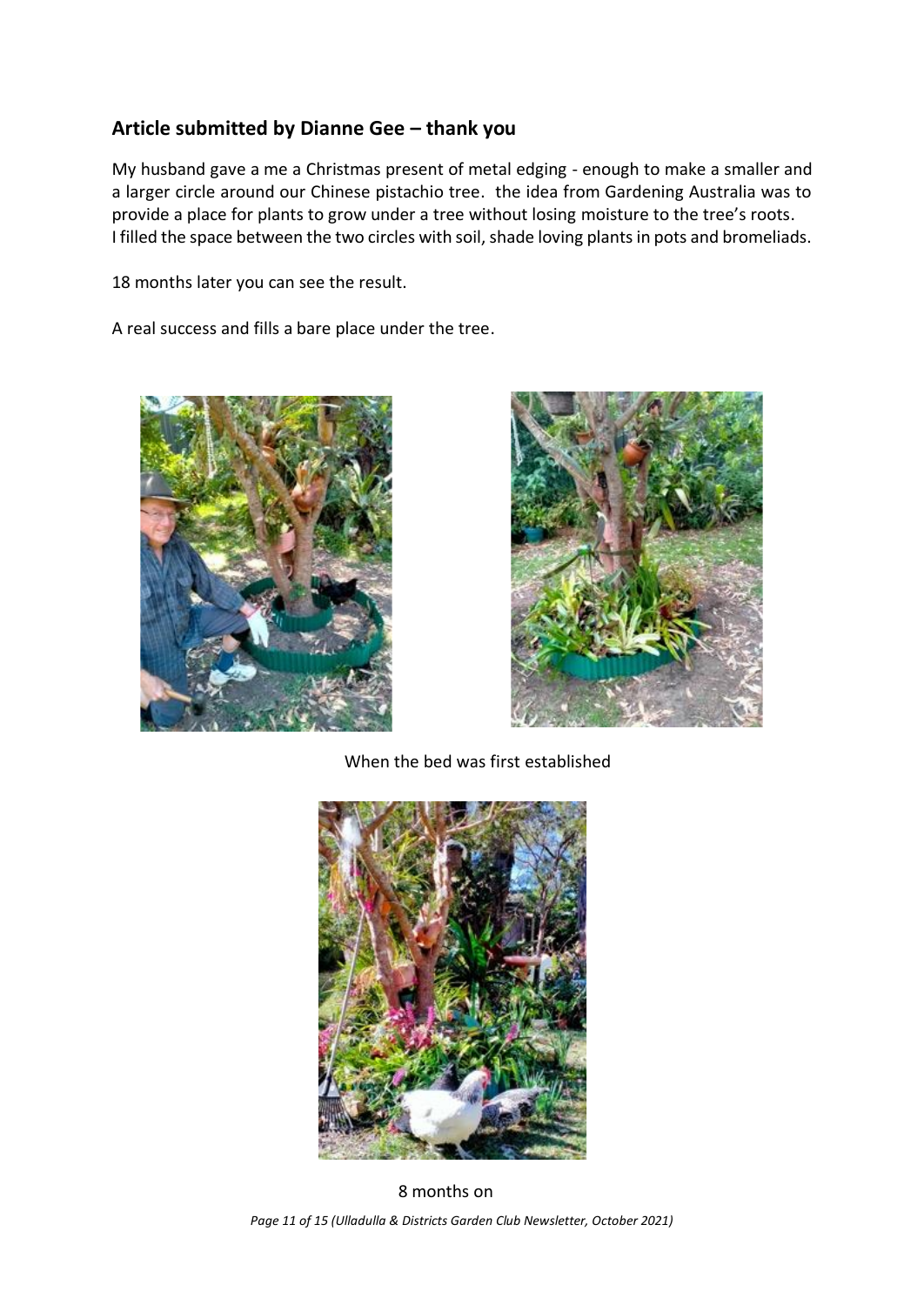## **Diary of a thwarted orchid lover - anonymous**

I was so excited last month when I recorded in my diary that a lovely new shoot on my orchid had appeared. At last! I have managed to keep an orchid alive and growing from purchase to new Spring growth.

But alas! My verdant shoot was not the portent of a whole new foray into the world of orchid cultivation. On inspecting my orchid, a week ago, I found my lovely shoot had turned brown and lifeless.

So, with a deep sigh, I moved the pot yet again and gave my orchid some liquid fertiliser. It is probably the wrong thing to do but the right things don't seem to be working. My brown fingers have again gained the upper hand.



Going forward (to coin an oft quoted slogan), I will follow my instincts which hitherto have failed me, but I remain forever hopeful.

#### જાજાજાજાજાજાજા

## **Beautiful flowers in our member gardens …**

Thank you to Debbie Kendall for the beautiful Iris and Pierre De Ronsard Rose





Gillian Boyd's 'Just Joey' Rose

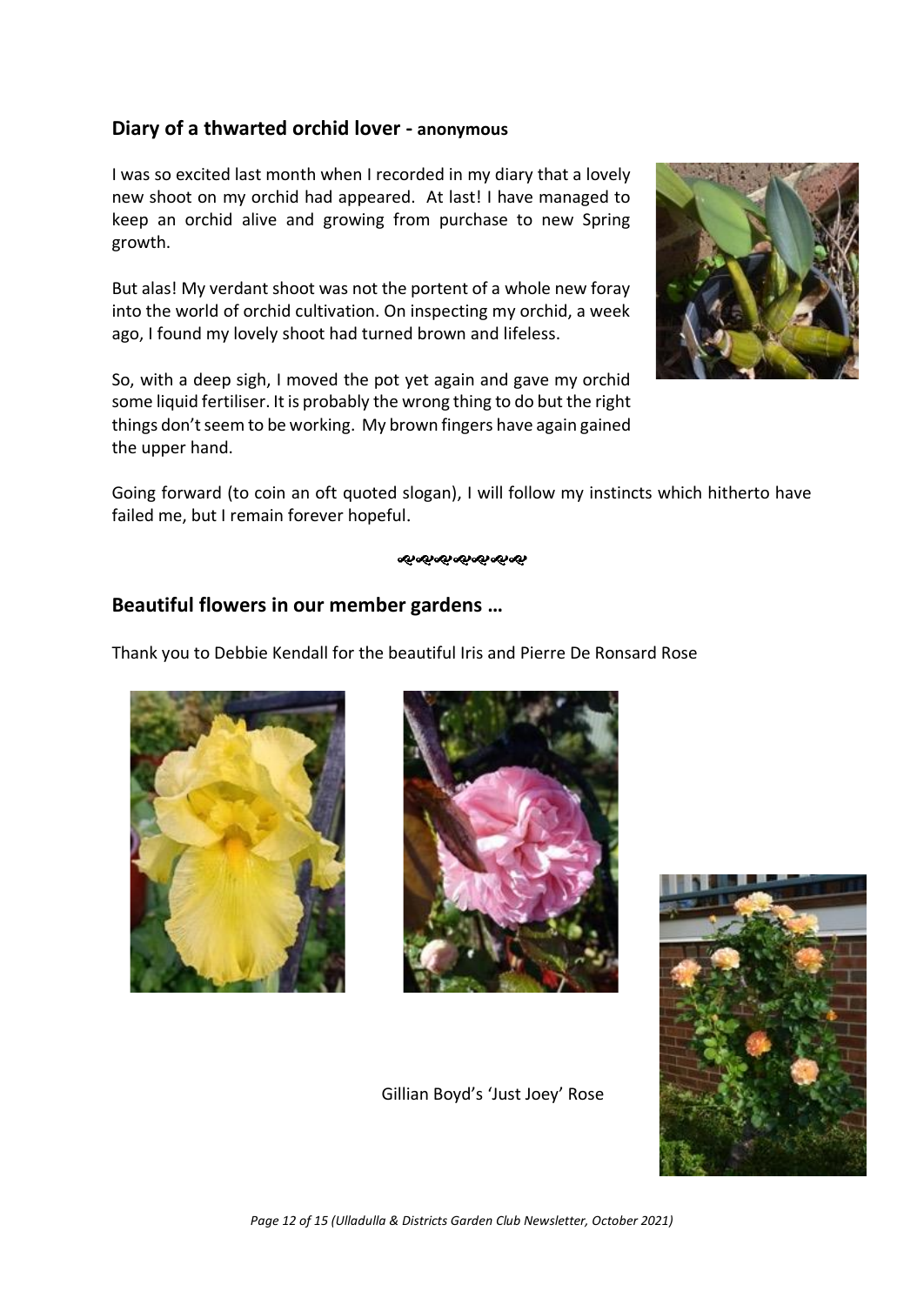



# **The WeedScan Project Project Conducted by the Centre for Invasive Species Solutions BU CEOSCAN Project CONFINER ANALLON CONTROL CONTROL**

This project aims to identify all weeds in Australia by compiling a photographic data base. It will then allow all Australians to identify any weed from its photograph and to be provided with advice on how to contr ol or eradicate it.

**At least 1000 pictures of each weed species need to be collected from locations across Australia. The database will use the photographs to identify any weed.**

Current weed identification relies on expert knowledge, interpreting taxonomic or morphological identification keys, trying to match a weed with an image in a weed guide or app, or sending a weed image or specimen to herbariums for identi fication. This often leads to delayed or incorrect identification that impedes timely action, particularly on emerging weeds, and requires specimen to herbariums for identification.<br>This often leads to delayed or incorrect<br>identification that impedes timely action,<br>particularly on emerging weeds, and requires<br>State herbaria to allocate scarce resources to<br>res respond to community identi fication requests for well-known for well-known established weeds

This project will develop , trial and implement Tor PTIMM y Thuustries.<br>This project will develop , trial and implement<br>Australia's first real-time, artificial intelligence-<br>hased, automated identification of national based, automated identification of national state and regional priority weeds. It will also develop and promote a fit for purpose community weed management, alert reporting and communication system,WeedScan building one the currently available FeralScan platform to better enable cooperative community-led weeds management.

The new tool will provide an easy to use digital tool enabling:

- (a) Weeds to be identified quickly without expert knowledge.
- (b) Easy access to best practice management information.
- (c) Enable action either at the individual enterprise level or as part of a cooperative regional WeedScan community-led management and communication system.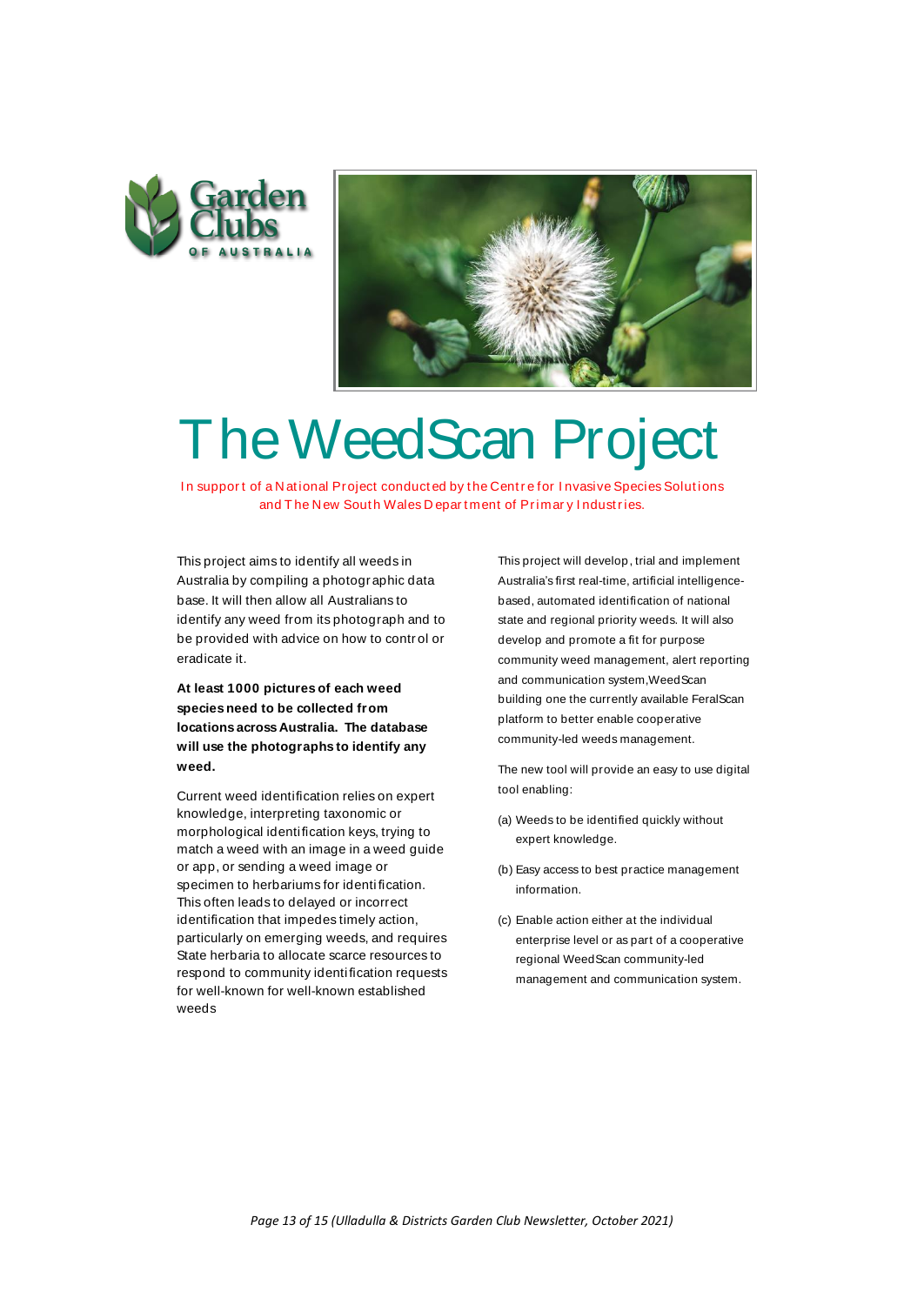**THE GCA IS ASKING** as many as possible of the 55,000 gardeners who are associated with Affiliates of The Garden Clubs of Australia Inc to participate in this project - all you need is a **MOBILE PHONE** or a digital camera.

**Spend a little time between September 2021 and May - June 2022 photographing weeds in your garden, on street verges in your neighbourhood, in parks, gardens and sports-grounds, on the sides of roads, on the banks of creeks and waterholes or at the beach and send them into WEEDSCAN** 

Submitting photos to WeedScan is a relatively easy process.

Firstly, for each weed, photograph the whole plant then take photos of leaves, flowers (if present) growth habit or distinctive features. Take lots of photographs.

Submit photos separately by weed species and location at-

# **http:// weeds.org.au/ identify/weeds- photosubmissions/**

More tips on identifying weeds are available on-line at the submission form link.

There is lots of information covering topics including- Leaves, flowers, weeds, buds and spent flowers, fruit and pods.

Find out more about how your photos will be used, contact Andrew Mitchell via [andrew.mitchell@invasives.com.au](mailto:andrew.mitchell@invasives.com.au) prior to submitting your photos.

ઌ૰ઌ૰ઌ૰ઌ૰ઌ૰ઌ૰ઌ

# **Shirley Smith Award 2021**

Due to the very limited number of tips and tricks received this year, this award will now be carried over to 2022

જાજાજાજાજાજાજાજા

Answer to page 8 question … **Pom Poms** (thank you John Steadman)

જાજાજાજાજાજાજાજા